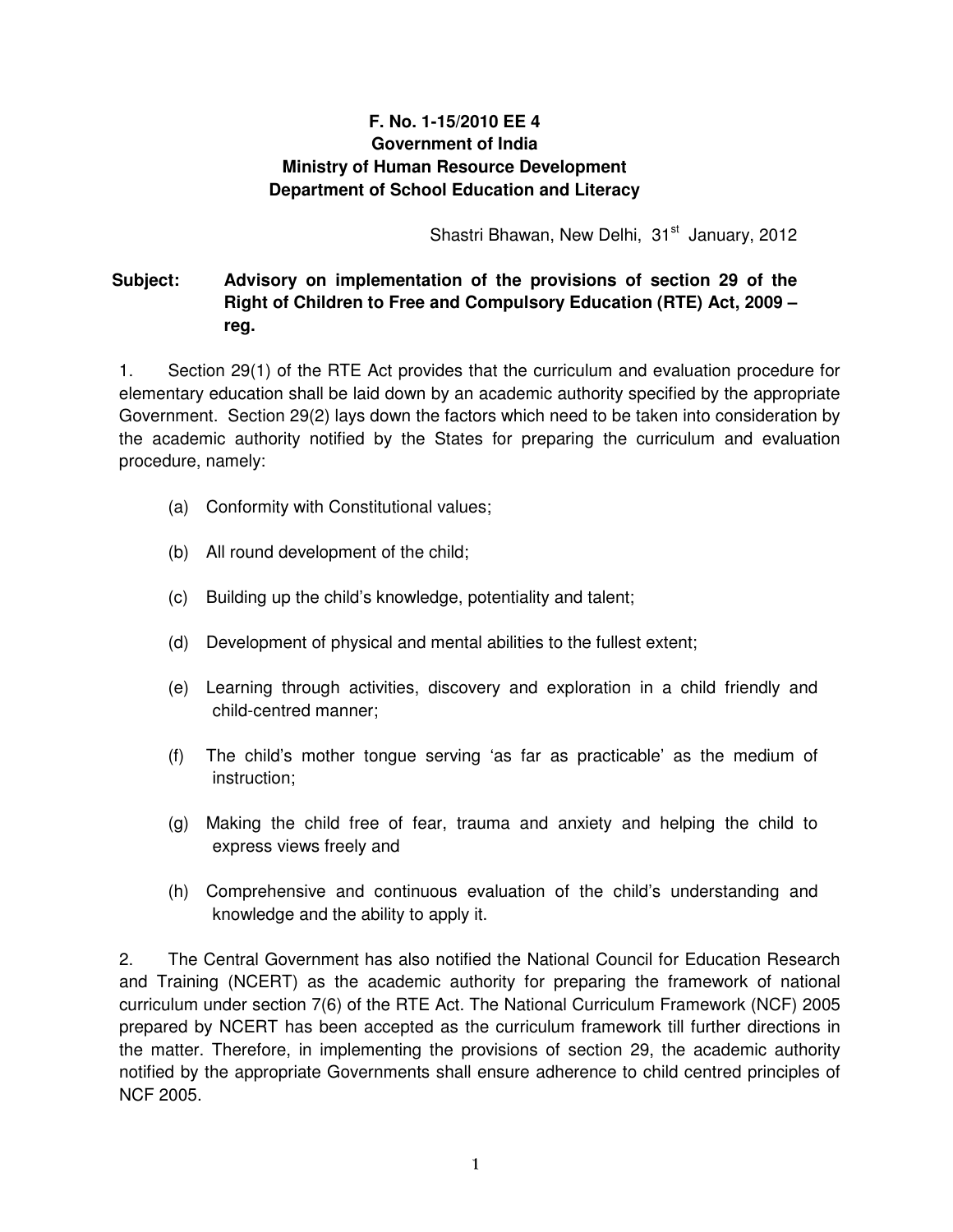3. The following guidelines are issued for the academic authority to implement the provisions of section 29.

**(a) Formulate age-appropriate curricula and syllabi in keeping with NCF-2005**: The curriculum and syllabus document should be an explicit document indicating the goals and aims of education. This should address questions, such as, what is worth teaching, how much should be taught in a particular class, and in what sequence, with what methods and materials, the linkages across different aspects of knowledge, how teachers should be prepared and children's learning assessed, and how schools should be monitored.

There is a tendency to burden the curricula and syllabi with concepts which are not age appropriate. This often happens on account of a top-down approach to curriculum and syllabus formulation. Curricula and syllabi should be prepared from class I upwards, based on what is age-appropriate for children, rather than by first fixing the curricula/syllabi for higher classes and working downwards. Educational research regarding the inter-relationship about age and concept needs to be kept in mind while formulating the curriculum.

**(b) Maintain subject balance:** While developing the curriculum and syllabus it will be important to rationalise the number of subjects and textbooks at the primary and upper primary levels such that there is no additional curriculum load on children. States that follow the seven - rather than the eight-year elementary education cycle, tend to introduce subjects of history, geography, science and social studies in Class V instead of Class VI. This adds to the curricular load on children. In transiting to an eight-year elementary education cycle these states should initiate a review of the subjects and textbooks currently taught in class V and VIII, and rationalise them according to the respective needs of the primary and upper primary stages.

There is also need to integrate and align various learning materials like textbooks, workbooks, worksheets, supplementary materials etc. in order to reduce unnecessary burden on the teacher and child, bring in cohesiveness and reduce overlaps.

**(c) Initiate Textbook Contents Reform:** The academic authority notified by the appropriate Government under section 29(1) for developing curriculum and evaluation procedure is also responsible for textbook development. Textbooks must reflect the principles of child centred pedagogy as enunciated in: (i) section 29(2) (e) learning through activities, discovery and exploration in a child friendly and child centred manner, and (ii) section 29(2) (g) making the child free of fear, trauma and anxiety and helping the child to express views freely. Textbooks developers should design books such that they provide interactive opportunities for group activities with continuous self and peer assessment. The textbooks should keep the principle of equity and inclusion at the forefront,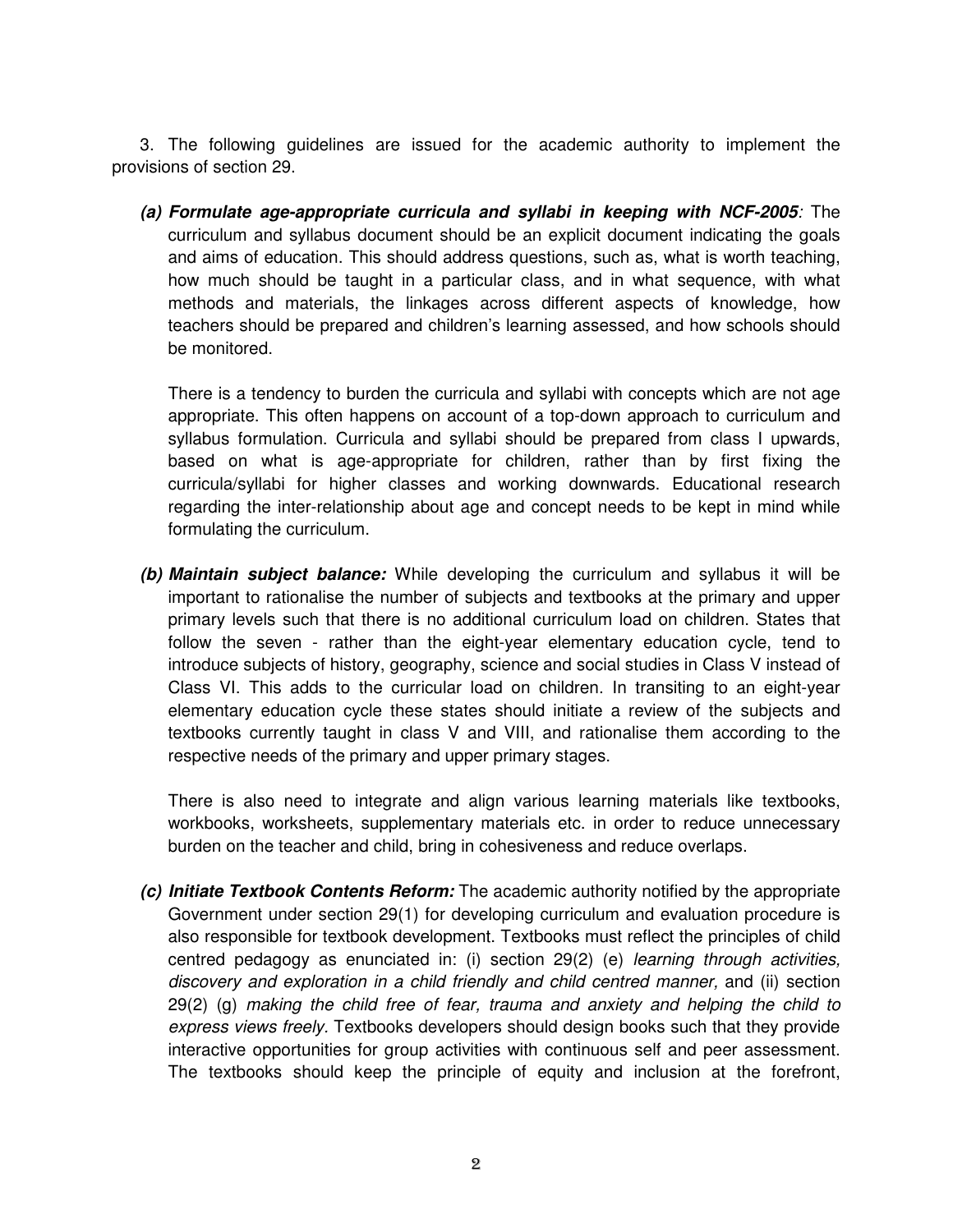proactively break extant stereotypes to reflect sensitivity to gender and caste, peace, health and the needs of differently-abled children.

- **(d) Textbook language:** Extensive research points to the fact that in a multilingual country like India, the child's 'home' language is often different from the 'standard' language in textbooks. This imposes enormous learning burden on the child, and is perhaps one of the chief reasons of low achievement in school subjects. The difference between the 'home' language and 'textbook' language not only affects the language learning in school, but also subjects like Mathematics, Environment Studies, etc. because these subjects also need a language for transaction. This is why the RTE Act stipulates that the mother tongue should be used as far as practicable. Thus, efforts to incorporate well known methods of bridging between the child's 'home' language with the 'standard' classroom language need to be given utmost attention.
- **(e) Undertake Textbook Production Reform:** Textbook production, encompassing the layout and design, text and cover, paper size and specifications, ink, printing and binding, etc., have significant implications for quality. There should be adequate focus on good quality printing and visual design of books alongside improvement in content.

SSA provides support for textbooks to all children in government, local body and government aided schools, including Madrasas desirous of introducing the State curriculum. SSA provides support within an upper ceiling of Rs 150 per child at the primary stage, and Rs 250 per child at the upper primary stage.

States that have been providing textbooks to children under State sector schemes and budgets since 2007-08 will continue to fund textbooks being provided from the State Plans. Wherever States have undertaken curricular reform in consonance with NCF-2005 and have taken steps to improve the development, production and printing quality of textbooks, support under SSA will be available as 'top up' grants for children supported under the State sector schemes and budgets within the prescribed per child ceilings, subject however to evidence of such contents and production reform

**(f) Ensure continuous and comprehensive assessment for Learning**: There have been some misgivings on the provision of 'no detention', which is wrongly interpreted to mean that children will not be assessed, but will be automatically promoted to the next class. RTE provides for Comprehensive and Continuous Evaluation (CCE). CCE implies continuous assessment, rather than no assessment. This means that assessment should be treated as an integral part of teaching and learning, as exemplified by the Activity Based Learning(ABL) methodology practiced in schools in Tamil Nadu, and piloted in several States, including Madhya Pradesh, Rajasthan, etc. Central to ABL is the "learning ladder" with a series of activity cards. Assessment is built into the "learning ladder" in the form of activity cards. When a child finishes with a set of activity cards, including the assessment cards, she completes a 'milestone' on the ladder, and can move to the next level. Every milestone involves completing several activities including